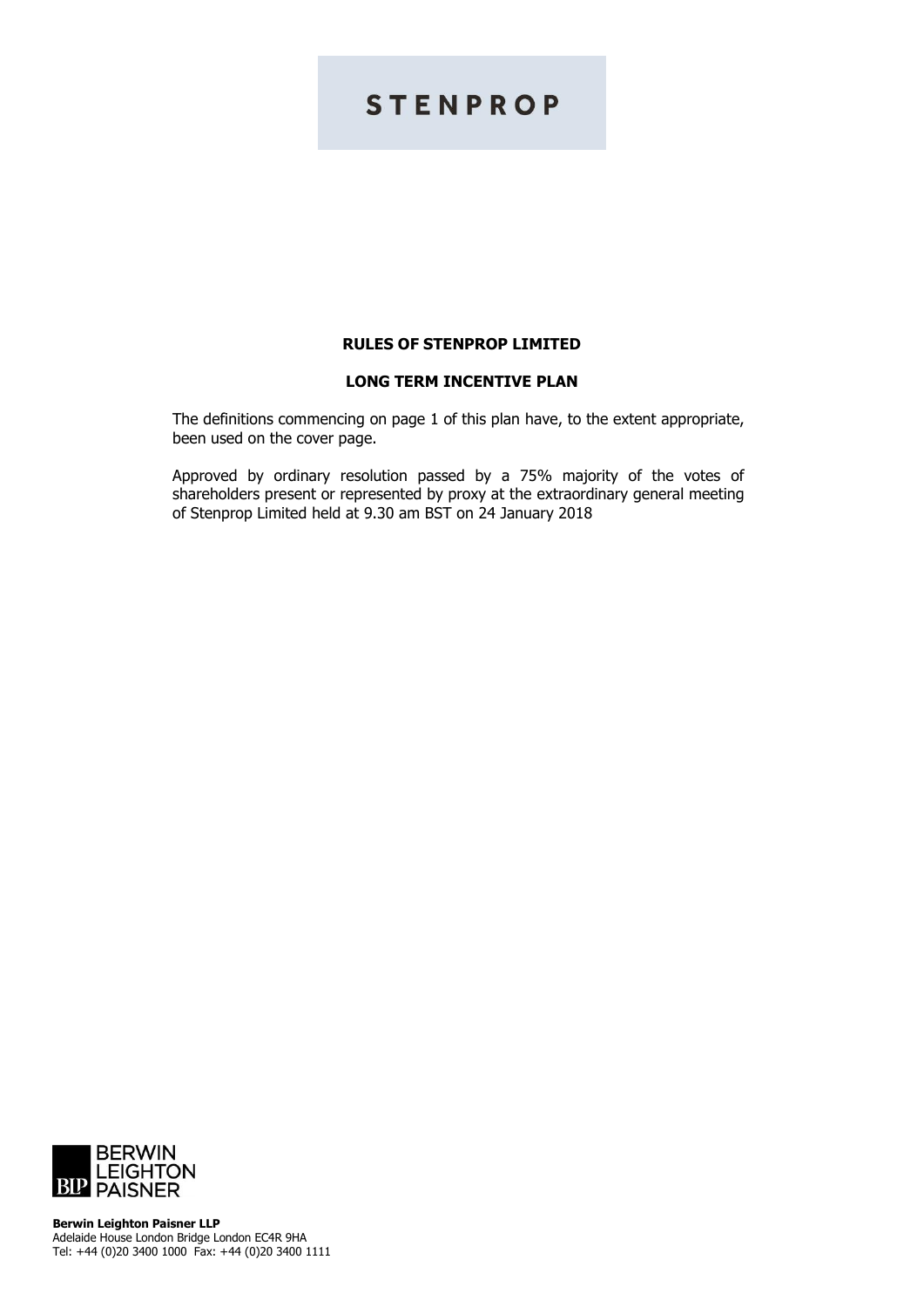# **Contents**

| Rule           | <b>Name</b>                                                      | Page |
|----------------|------------------------------------------------------------------|------|
|                |                                                                  |      |
| $\overline{2}$ |                                                                  |      |
| 3              |                                                                  |      |
| 4              |                                                                  |      |
| 5              |                                                                  |      |
| 6              |                                                                  |      |
|                |                                                                  |      |
| 8              |                                                                  |      |
| 9              |                                                                  |      |
| 10             |                                                                  |      |
| 11             |                                                                  |      |
| 12             |                                                                  |      |
| 13             |                                                                  |      |
| 14             |                                                                  |      |
| 15             |                                                                  |      |
| 16             |                                                                  |      |
| 17             |                                                                  |      |
| 18             | Disclosure by the Company in its Annual Financial Statements  15 |      |
| 19             |                                                                  |      |
| 20             |                                                                  |      |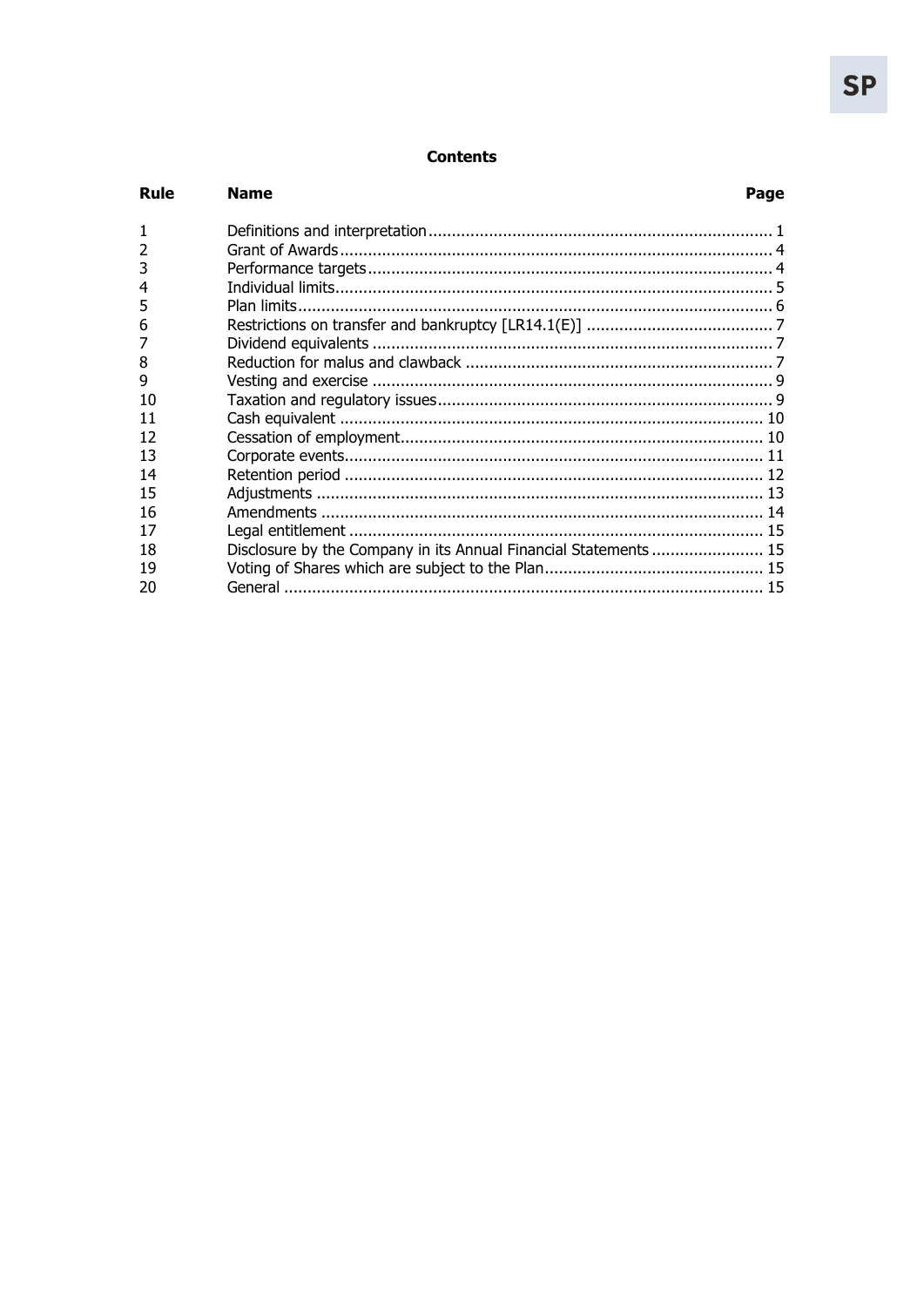# 1 **DEFINITIONS AND INTERPRETATION**

1.1 In this Plan:

"**Auditors**" means the auditors of the Company from time to time;

"**Award**" means a Market Value Option or a Nil-Cost Option.

"**Board**" means the board of the Company or any duly authorised committee of the board.

"**Clawback Amount**" means the total value (as reasonably determined by the Board) of the Shares acquired under the Award and/or the cash payable to the Participant in respect of the Award or such lesser amount as the Board may, in its absolute discretion, determine and the Clawback Amount shall be reduced to take into account the amount of tax and social security contributions actually paid (or due to be paid) by the Participant in respect of the acquisition of Shares and/or payment of cash in respect of an Award except where the Participant can claim relief arising from the making of payments or transfer of Shares under Rule 8 (Reduction for malus and clawback ).

"**Company**" means Stenprop Limited, a company currently incorporated in Bermuda under registration No. 47031.

"**Control**" has the meaning given by section 995 of the Income Tax Act 2007.

"**Dealing Day**" means any day on which the stock exchange(s) on which the Company's Shares are traded is open for business.

"**Dealing Restrictions**" means restrictions imposed by the Company's share dealing code, the Listing Rules or any applicable laws or regulations which impose restrictions on share dealing.

"**Eligible Employee**" means an employee (including an executive director) of the Company or any of its Subsidiaries.

"**Employer**" means, in relation to a Participant, such Group Member as is the Participant's employer, or if he has ceased to hold office or employment with the Group, was his employer or such other Group Member, or such other person (including the Trustee) as under any statutory or regulatory enactment (in any jurisdiction) is obliged to account for any Tax Liability.

## "**Exercise Price**" means

- (a) in respect of a Market Value Option, the VWAP on the Grant Date provided that in respect of Market Value Options granted prior to 31 March 2018 the Exercise Price shall be calculated as if the Grant Date were 8 June 2017;
- (b) in respect of a Nil-Cost Option an amount specified in the award certificate which shall either be nil or the nominal value of a share.

"**Financial Year**" means a financial year of the Company.

"**Grant Date**" means the date on which an Award is granted or deemed to be granted.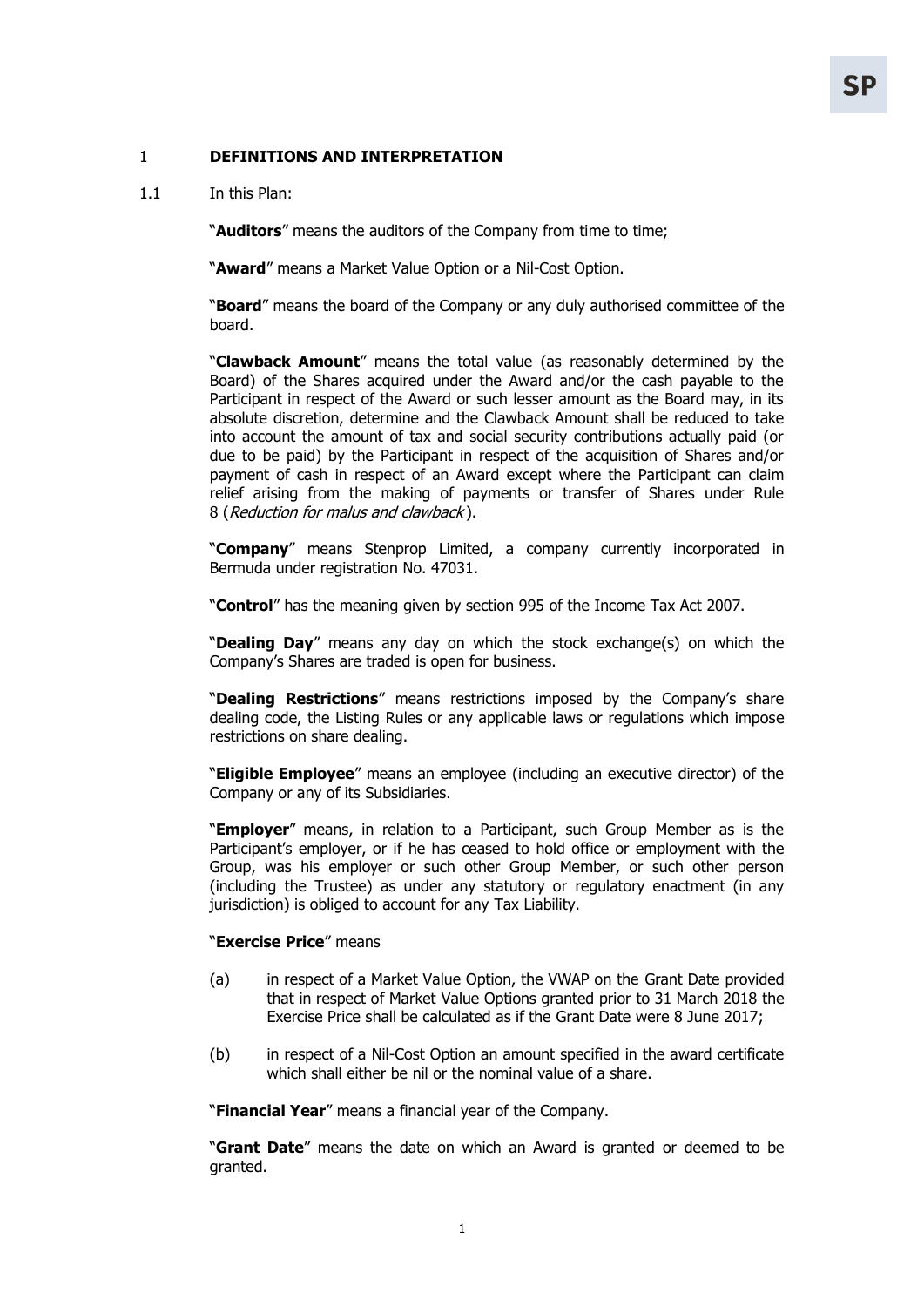"**Grant Period**" means the period of 42 days commencing on:

- (a) the Dealing Day after the day on which the Plan is adopted by the Board;
- (b) the Dealing Day after the day on which the Company makes an announcement of its results for any period;
- (c) the Dealing Day after the day on which any changes to relevant legislation are proposed or made;
- (d) the Dealing Day after the date on which an individual becomes an Eligible Employee; or
- (e) any day on which the Board resolves that exceptional circumstances exist which justify the grant of Awards,

unless the Company is restricted from granting Awards under the Plan during the periods specified above as a result of any Dealing Restrictions, in which case the relevant Grant Period will be 42 days commencing on the Dealing Day after such Dealing Restrictions are lifted.

"**Group Member**" means the Company, or any Subsidiary of the Company, any company which is (within the meaning of section 1159 of the Companies Act 2006) the Company's holding company or a Subsidiary of the Company's holding company and "**Group**" will be construed accordingly.

"**Internal Reorganisation**" means where immediately after a change of Control of the Company, all or substantially all of the issued share capital of the acquiring company is owned directly or indirectly by the persons who were shareholders in the Company immediately before the change of Control.

"**JSE**" means the Johannesburg Stock Exchange.

"**Listing Rules**" means the relevant applicable rules governing the listing or trading of shares of the Company on any stock exchange on which its shares are listed or traded, as amended from time to time.

"**Market Value Option**" means a right (designated as a Market Value Option) to acquire Shares in accordance with the terms of the Plan upon payment of the Exercise Price per Share.

"**Nil-Cost Option**" means a right (designated as a Nil-Cost Option) to acquire Shares in accordance with the terms of the Plan upon payment of the Exercise Price (if any) per Share.

"**Normal Vesting Date**" means the date on which an Award (or part thereof) will normally Vest, which will be as set out below (or such other date determined by the Board and specified in the grant documentation):

(a) in respect of Market Value Options the date the Award normally Vests is:

| Proportion of Award which Vests | Date of Vesting                                      |  |
|---------------------------------|------------------------------------------------------|--|
| One third                       | 1 <sup>st</sup> anniversary of the Relevant Year End |  |
| One third                       | 2nd anniversary of the Relevant Year                 |  |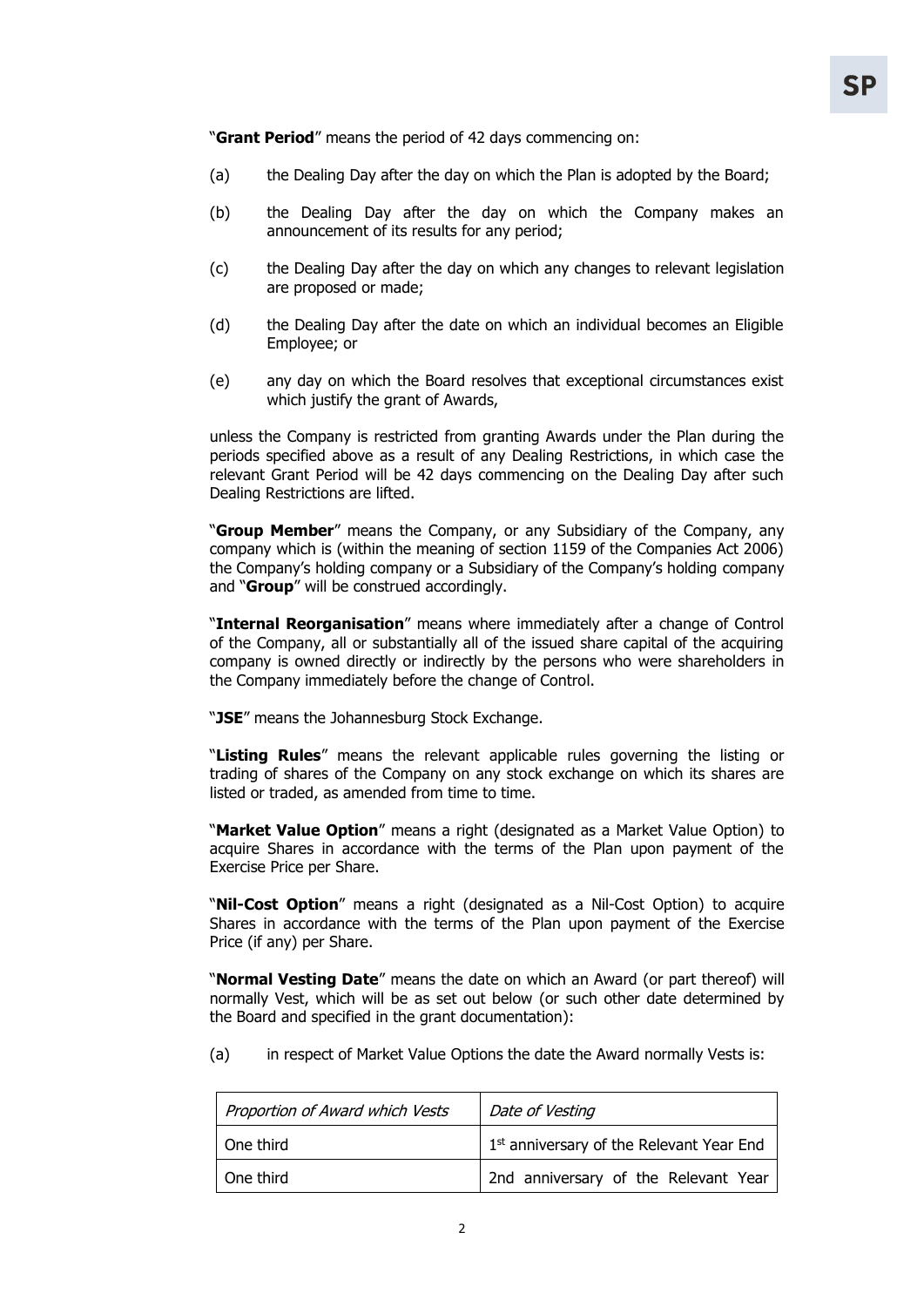|           | End                                         |
|-----------|---------------------------------------------|
| One third | 3rd anniversary of the Relevant Year<br>End |

(b) in respect of Nil-Cost Options the date the Award normally Vests is the third anniversary of the Grant Date save that in respect of Nil-Cost Options granted prior to 31 March 2018 the Grant Date shall be deemed to be 8 June 2017.

"**Participant**" means any person who holds an Award or following his death, his personal representatives.

"**Performance Target**" means a condition or conditions of the Vesting of Awards, relating to performance and imposed under Rule 3.1 as varied or substituted in accordance with Rule 3.3

"**Plan**" means the Stenprop Limited Long Term Incentive Plan in its present form or as from time to time amended.

"**Relevant Year End**" means the end of the Financial Year immediately preceding the Grant Date of the Award.

"**Retention Period**" means in respect of any Shares the period of two years commencing from the date the Award Vests during which the restrictions set out in Rule 14 (*Retention period*) apply.

"**Retention Shares**" means Shares to which a Retention Period applies and in respect of which the Retention Period has not expired.

"**Salary**" means on any day an Eligible Employee's annual gross basic salary in respect of his employment with the Group.

"**Share**" means a fully paid ordinary share in the capital of the Company.

"**Subsidiary**" has the meaning given by section 1159 of the Companies Act 2006.

"**Tax Liability**" means any tax or social security contributions liability (but excluding for the avoidance of doubt secondary class 1 national insurance contributions (employer's national insurance contributions)) in connection with an Award for which the Participant is liable and for which the Employer is obliged to account to any relevant authority.

"**Trustee**" means the trustee or trustees for the time being of any employee benefit trust, the beneficiaries of which include Eligible Employees.

"**Vest**" means in relation to an Award, the point at which it becomes capable of exercise, and "**Vesting**" and "**Vested**" will be construed accordingly.

"**VWAP**" means the volume weighed average trading price of the Shares listed on the exchange operated by the JSE (or any other relevant stock exchange determined by the Board) for the 10 (ten) trading days immediately preceding the relevant date.

1.2 References in the Plan to:

3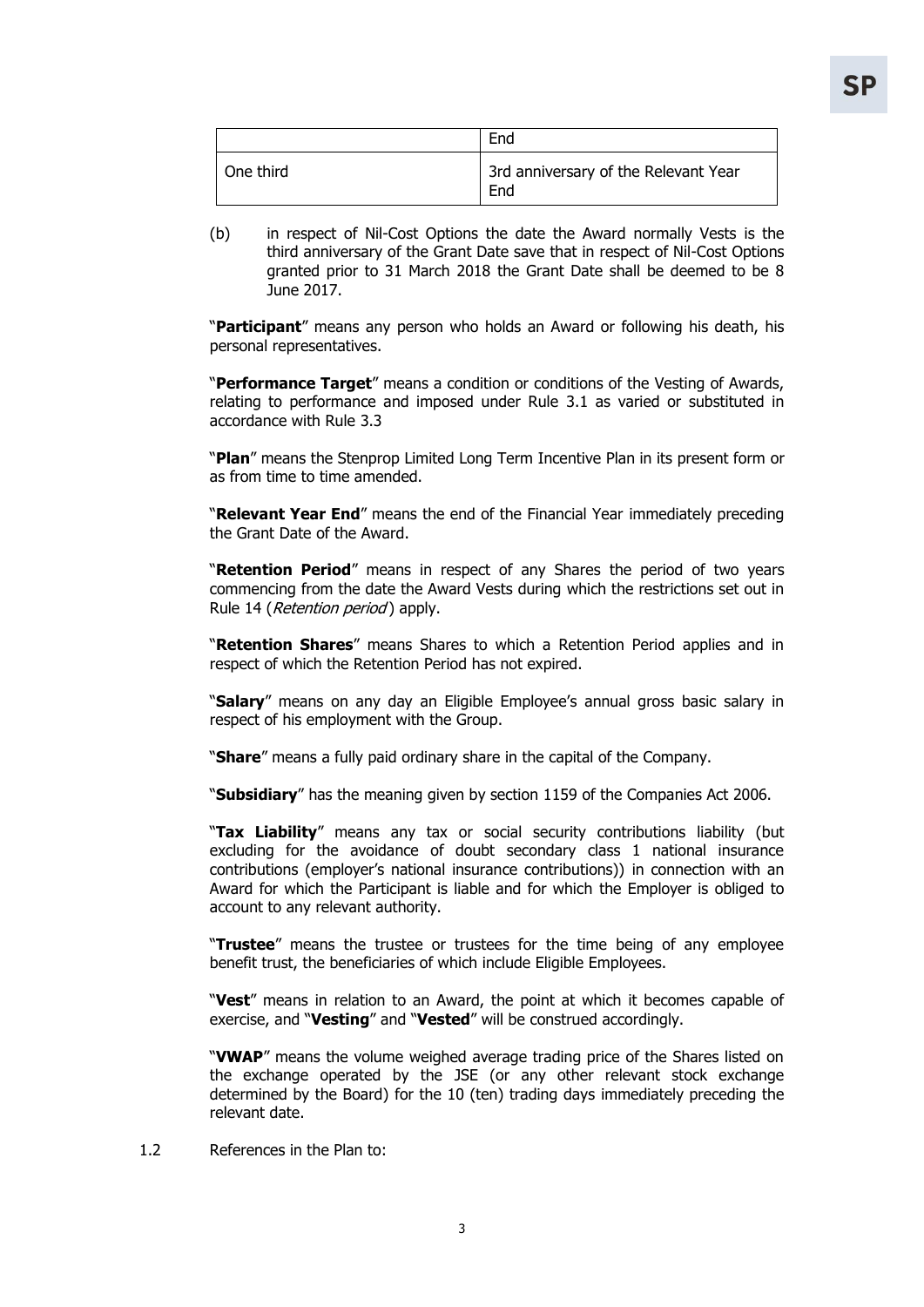- (a) any statutory provisions are to those provisions as amended or re-enacted from time to time and references to statutes are to statutes of the United Kingdom;
- (b) the singular include the plural and vice versa; and
- (c) the masculine include the feminine and vice versa.
- 1.3 Headings do not form part of the Plan.

#### 2 **GRANT OF AWARDS**

- 2.1 Subject to Rule 2.2, during a Grant Period, the Board may grant an Award to an Eligible Employee in its absolute discretion but following a recommendation from the Company's Remuneration Commitee subject to the Rules of the Plan and upon such additional terms as the Board may determine (provided such additional terms are not inconsistent with the Rules of the Plan).
- 2.2 The grant of an Award will be subject to obtaining any approval or consent required by any relevant stock exchange (or other relevant authority), any Dealing Restrictions and any other applicable laws or regulations (whether in the UK or overseas).
- 2.3 An Award will be granted over such number of Shares as determined by the Board subject to the limits set out in Rule 4 (*Individual limits*).
- 2.4 Awards must be granted by deed. If required by the Board, a Participant must on exercise pay up the nominal value of the Shares comprised in an Award to the extent that the Exercise Price is less than the nominal value of the Shares.
- 2.5 No Award may be granted under the Plan after the tenth anniversary of its adoption by the Board.

## 3 **PERFORMANCE TARGETS**

- 3.1 At the Grant Date, the Board may impose a Performance Target and such other conditions on the Vesting of a Nil-Cost Option as it may determine. The Board may determine that a Nil-Cost Option should be subject to multiple Performance Targets or that a Nil-Cost Option should be sub-divided and that each part be subject to a different Performance Target. The Performance Target or other conditions must be objective.
- 3.2 A Nil-Cost Option will Vest as to the quantum of Shares determined in accordance with the Performance Target.
- 3.3 The Board may amend or substitute the Performance Target or any other condition imposed under Rule 3.1 provided that any amendment is in accordance with the terms of the Performance Target or an event or transaction occurs which causes the Board, acting fairly and reasonably, to consider that a substituted or amended Performance Target or other condition would be appropriate (taking into account the interests of the shareholders of the Company) and that the substituted or amended Performance Target or other condition would continue to achieve its original purpose and be not materially less or more difficult to satisfy than the unaltered Performance Target or other condition would have been but for the event in question.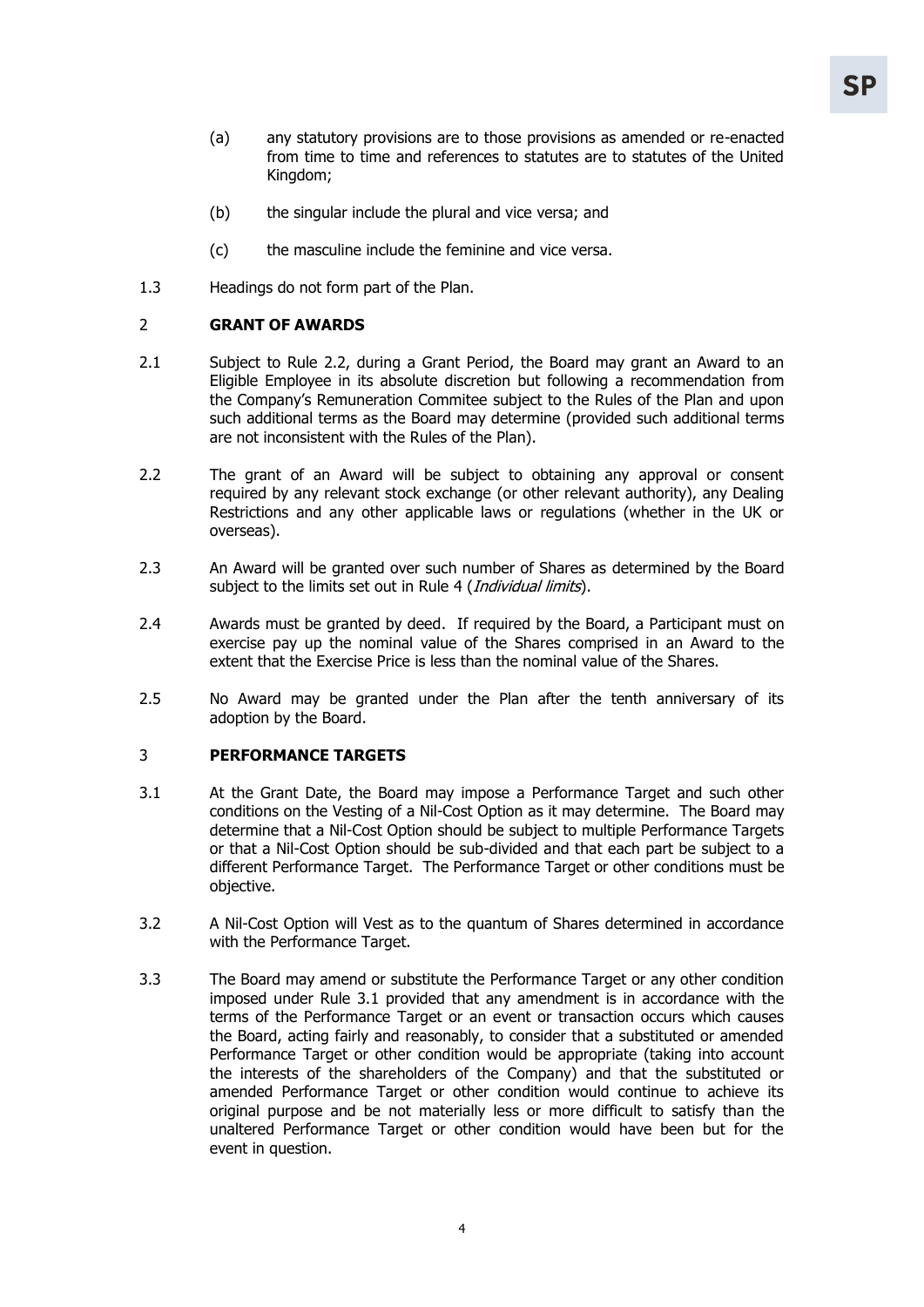3.4 The Board shall, as soon as reasonably practicable, notify a Participant of any determination made under Rule 3.3 .

## 4 **INDIVIDUAL LIMITS**

- 4.1 Subject to the rest of this Rule 4 *(Individual limits*), no Eligible Employee shall be granted Market Value Options which would, at the time they are granted, cause the aggregate of:
	- (a) the VWAP of Shares which he may acquire on the Vesting of that Market Value Option (as determined at the proposed Grant Date); and
	- (b) the aggregate of the VWAP of the Shares which he may acquire under all other subsisting Market Value Options granted under the Plan in the Financial Year of the Company during which the proposed Grant Date would fall (such VWAP to be determined as at the respective Grant Dates of the relevant Market Value Options),

to exceed 100% of his Salary as at the end of the Financial Year immediately preceding the proposed Grant Date or such greater amount as the Board may determine to be justified in the circumstances.

- 4.2 Subject to the rest of this Rule 4 *(Individual limits*) no Eligible Employee shall be granted Nil-Cost Options which would, at the time they are granted, cause the aggregate of:
	- (a) the VWAP of Shares which he may acquire on the Vesting of that Nil-Cost Option (as determined at the proposed Grant Date); and
	- (b) the aggregate of the VWAP of the Shares which he may acquire on Vesting of all other subsisting Nil-Cost Options granted under the Plan in the Financial Year of the Company during which the proposed Grant Date would fall (such VWAP to be determined as at the respective Grant Dates of the relevant Nil-Cost Options),

to exceed 200% of his Salary as at the Grant Date or such greater amount as the Board may determine to be justified in the circumstances.

- 4.3 For the purposes of Rule 4.1 and Rule 4.2 the VWAP of Shares comprised in Awards made prior to 31 March 2018 shall be calculated as if the Grant Date were 8 June 2017.
- 4.4 In calculating the individual limits under Rule 4.1 or Rule 4.2 no account shall be taken of any additional Shares which may be acquired under Rule 7 (Dividend equivalents).
- 4.5 In addition to Rule 4.1 and Rule 4.2, but subject to rule 4.6, the aggregate maximum number of Shares which any one Participant shall be entitled to acquire under the Plan shall not exceed 5,834,369 (five million eight hundred and thirty four thousand three hundred and sixty nine) Shares.
- 4.6 Subject to Rule 5.4, the limit in Rule 4.5 and the Exercise Price shall be adjusted in such manner as the Auditors certify to be in their opinion fair and reasonable as a result of: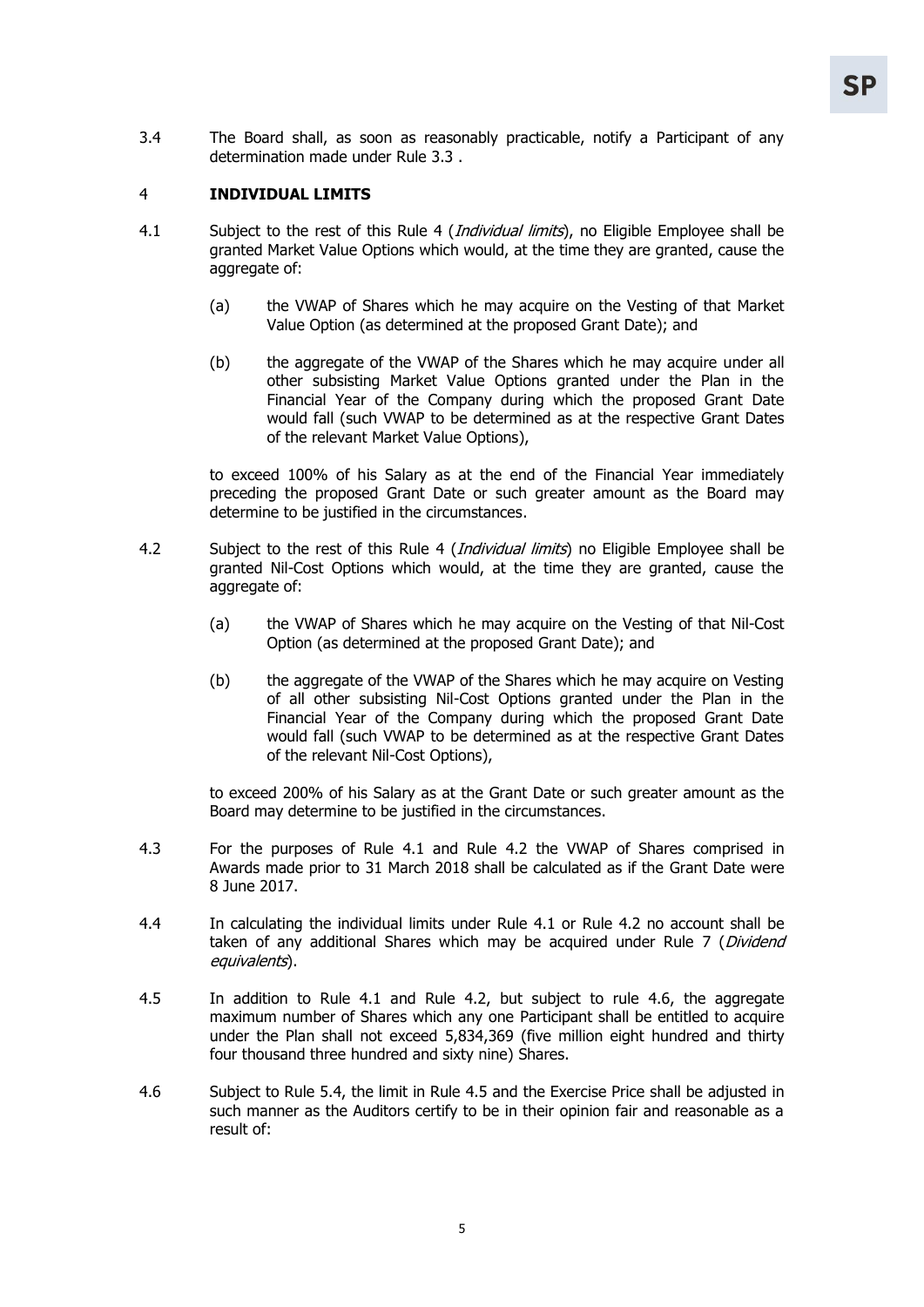- (a) the issue of additional Shares by way of a capitalisation of the company's profits and/or reserves (including the unit premium account and the capital redemption reserve fund); and/or
- (b) a rights issue; and/or
- (c) a reduction of capital.
- 4.7 If the grant of an Award would have the result of breaching the limits in Rule 4 (*Individual limits*) that Award shall be treated as taking effect over the maximum number of Shares over which it could have been granted without breaching such limits. Where more than one Award is granted or the same day each Award will suffer a pro-rata reduction.

## 5 **PLAN LIMITS**

- 5.1 Subject to Rule 5.2, at the proposed Grant Date, the aggregate number of Shares which may be utilised for the purposes of the Plan shall not exceed the lower of -
	- (a) 20,420,293 (twenty million four hundred and twenty thousand two hundred and ninety three) Shares; and
	- (b) such number of Shares which, when added to the total number of Shares utilised under the Plan and the Company's Deferred Share Bonus Plan during the previous ten years, does not exceed 5% of the ordinary share capital of the Company in issue at the time.
- 5.2 In determining the above limit:
	- (a) Shares are treated as utilised if they have been issued or may be issued for the purposes of satisfying an award;
	- (b) the number of Shares utilised includes:
		- (i) Shares which have been issued or may be issued to the Trustee to satisfy awards; and
		- (ii) treasury shares which have been or may be transferred out of treasury to satisfy awards (unless the Board determines that it is no longer best practice to include these);
	- (c) the number of Shares utilised does not include:
		- (i) any Shares purchased through the JSE or any other stock exchange or off-market; or
		- (ii) any Shares where the right to acquire such Shares is released or lapses in part or in whole.
- 5.3 The limit in Rule 5.1(a) and the Exercise Price shall be adjusted in such manner as the Auditors certify to be in their opinion fair and reasonable as a result of any subdivision or consolidation of the Shares.
- 5.4 Any adjustment in terms of Rule 4.6 and Rule 5.3 should give a Participant entitlement to the same proportion of Shares as that to which he was entitled before the event in Rule 4.6 and Rule 5.3 which gave rise to the adjustment.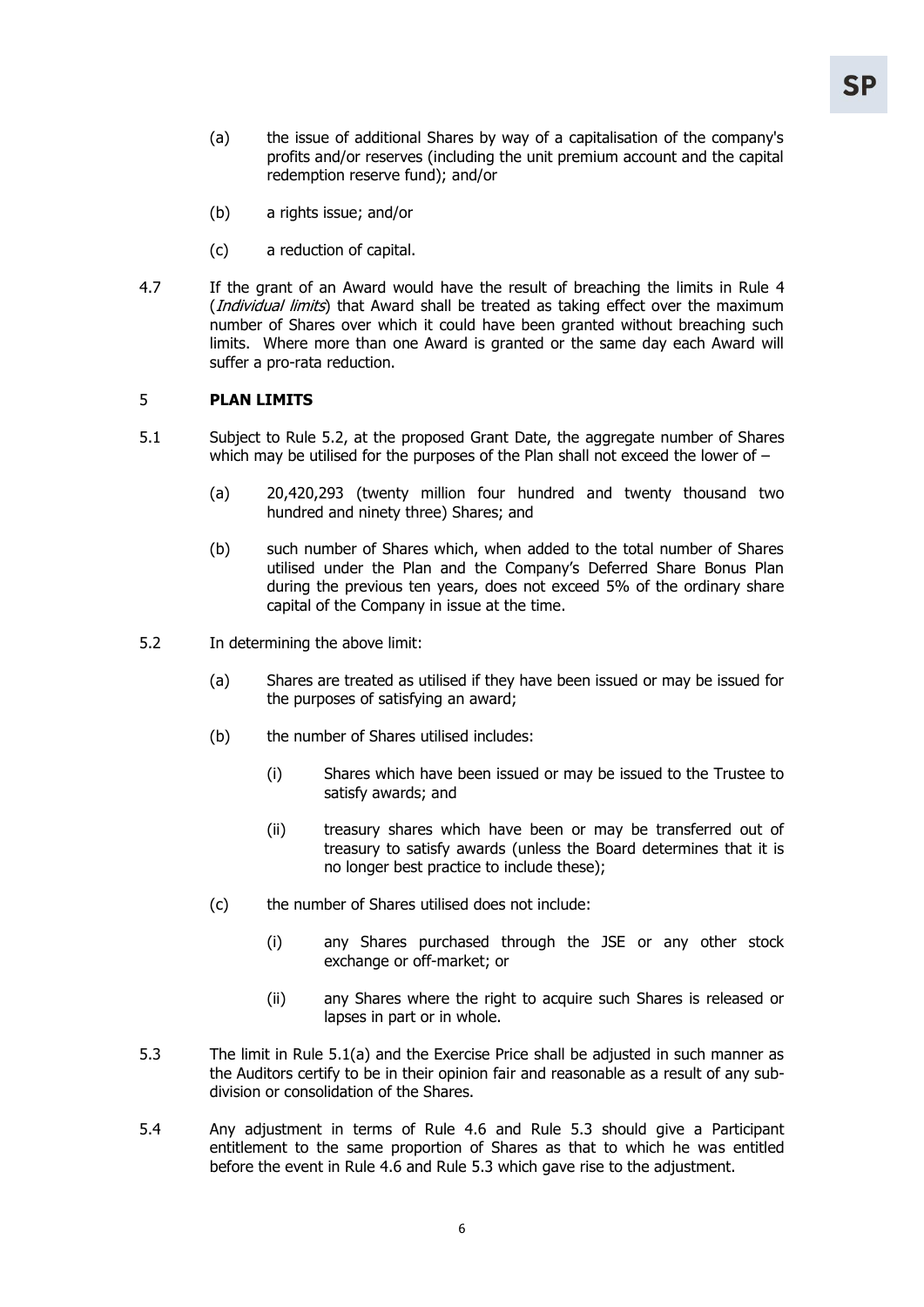- 5.5 Upon finalisation of any adjustment in terms of Rule 4.6 and Rule 5.3 the Auditors shall confirm to the JSE, in writing, that such adjustment was made in accordance with the terms of the Plan.
- 5.6 The Company shall report any adjustment in terms of Rule 4.6 and Rule 5.3 in its annual financial statements for the year during which the adjustments were made.
- 5.7 The rolling over of Shares (including the arrangement which assumes that Shares which have already vested and been issued to Participants in terms of the Plan, and which then revert back to the limit in rule 5.1(a)) is prohibited.
- 5.8 If the grant of an Award would have the result of breaching the limit in Rule 5.1, the Award shall be treated as taking effect over the maximum number of Shares over which it could have been granted without breaching such limit. Where more than one Award is granted on the same day each Award will suffer a pro-rata reduction

# 6 **RESTRICTIONS ON TRANSFER AND BANKRUPTCY**

- 6.1 An Award must not be transferred, assigned, charged or otherwise disposed of in any way (except in the event of the Participant's death, to his personal representatives) and will lapse immediately on any attempt to do so.
- 6.2 An Award will lapse immediately if the Participant is declared bankrupt.

# 7 **DIVIDEND EQUIVALENTS**

The Board may:

- (a) grant an Award on the basis that the number of Shares to which the Award relates will be increased by deeming some or all dividends (excluding special dividends, unless the Board determines otherwise) paid on Shares in respect of which the Award Vests from the Grant Date until the date of exercise to have been reinvested in the purchase of additional Shares on such terms (including the deemed purchase price(s) and whether the dividend tax credit is included or excluded) as the Board will determine; or
- (b) determine at any time that a Participant will be entitled to a benefit calculated by reference to the value of some or all of the dividends (excluding special dividends, unless the Board determines otherwise) that would have been paid on Shares in respect of which the Award Vests from the Grant Date until the date of exercise and the Board will determine if the benefit will be delivered in the form of cash or Shares.

# 8 **REDUCTION FOR MALUS AND CLAWBACK**

- 8.1 Notwithstanding any other rule of the Plan, the Board may, in its absolute discretion, determine at any time prior to the date on which the Shares comprised in an Award are issued or transferred to a Participant (but in the case of a Nil-Cost Option, no later than five years after the Grant Date) to reduce the number of Shares to which an Award relates or cancel an Award, where the Board determines that there has been:
	- (a) a material misstatement of the results of the Company, any Group Member or business unit; or
	- (b) any act or omission by the Participant which, in the opinion of the Board: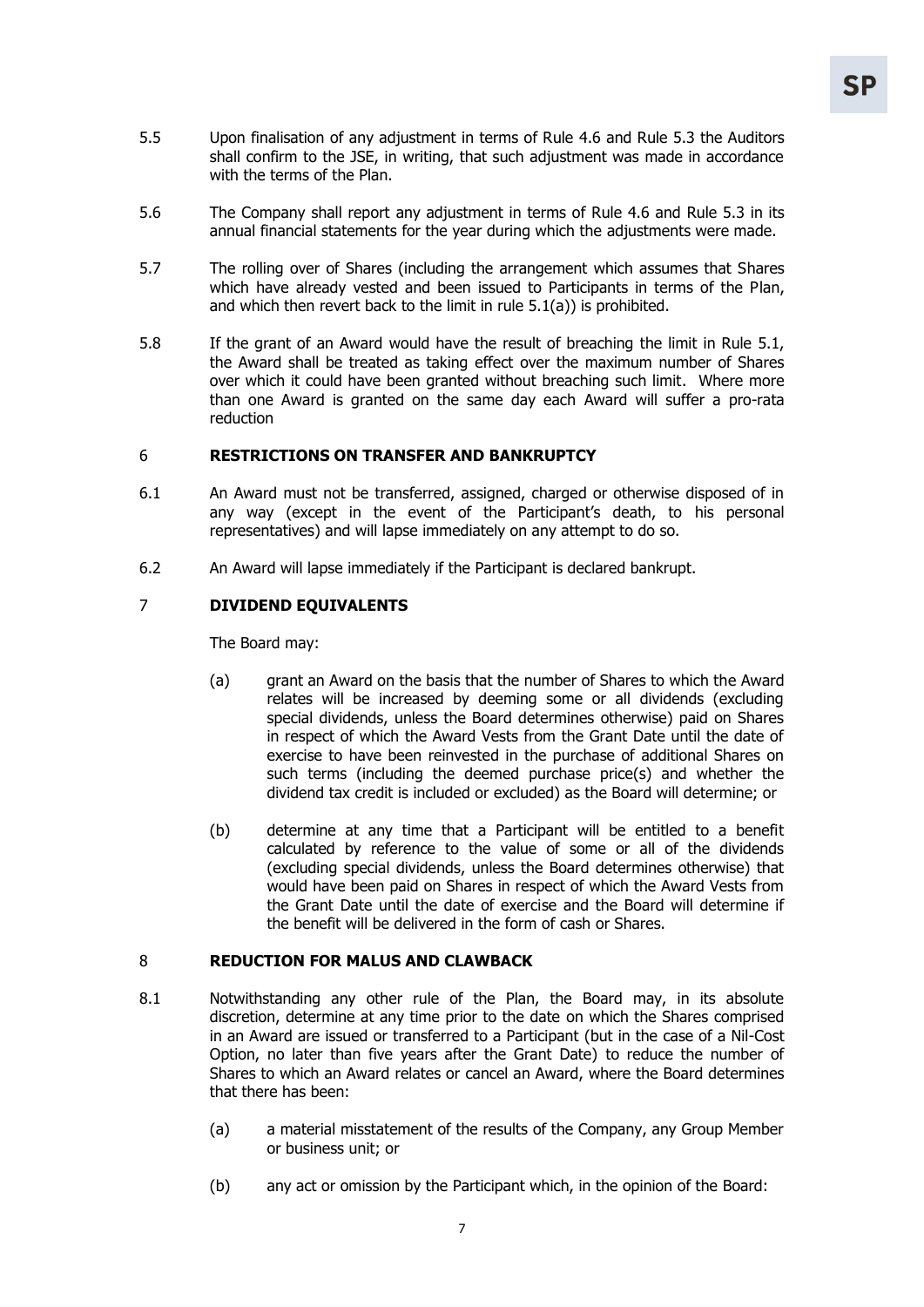- (i) has contributed to serious reputational damage to the Company, any Group Member or any relevant business unit; and/or
- (ii) has amounted to serious misconduct, fraud or misstatement, so as to undermine the effective risk management or accuracy of the financial reporting of the Company, any Group Member or business unit.
- 8.2 Subject to Rule 8.4 but otherwise notwithstanding any other rule of the Plan, if any of the circumstances set out in Rule 8.1(a) or Rule 8.1(b) apply the Board may where a Nil-Cost Option has been exercised, in its absolute discretion, prior to the expiry of the Retention Period require the relevant Participant:

(a) to transfer to the Company (or the Trustee, if required by the Company) all or some of the Shares acquired by the Participant (or his nominee) pursuant to that Nil-Cost Option; and/or

(b) to pay to the Company (or the Trustee, if required by the Company) the proceeds of sale of all or some of the Shares acquired pursuant to that Nil-Cost Option; and/or

(c) to pay to the Company or at its direction any Group Member an amount on such terms as the Board may reasonably direct (including, but without limitation to, terms that the relevant amount is to be deducted from the Participant's salary or from any other payment to be made to the Participant by any Group Member).

- 8.3 In addition to or in substitution for the actions that the Board may take under Rule 8.2, the Board may subject to Rule 8.4:
	- (a) reduce the amount of any future bonus payable to the Participant; and/or

(b) determine that the number of Shares over which an award or right to acquire Shares is to be granted to the Participant under any employee share plan operated by any Group Member shall be reduced by such number as the Board may determine; and/or

(c) reduce the number of Shares (including, for the avoidance of doubt, to nil) subject to any award or right to acquire Shares which has been granted to the Participant under any employee share plan operated by any Group Member including the Plan (other than any deferred bonus plan which has not been approved by the Company's shareholder and which is adopted by the Board at any time after the Company has obtained a premium listing on the London Stock Exchange and any tax-advantaged employee share plan that complies with the requirements of Schedules 2 to 4 of the Income Tax (Earnings and Pensions) Act 2003) before the date on which the relevant award or right vests or has been exercised in full by such number as the Board may determine.

- 8.4 The total amount represented by any payments and transfers under Rule 8.2 and any reductions Rule 8.3 shall not, in the Board's reasonable opinion exceed the Clawback Amount. Rule 8.2 and Rule 8.3 shall not apply in respect of a Market Value Option.
- 8.5 In operating Rule 8.1, Rule 8.2 and Rule 8.3, the Board shall act fairly and reasonably but its decision shall be final and binding.
- 8.6 For the avoidance of doubt, Rule 8.1, Rule 8.2 and Rule 8.3 may be applied on an individual basis as determined by the Board. Whenever a reduction of an Award is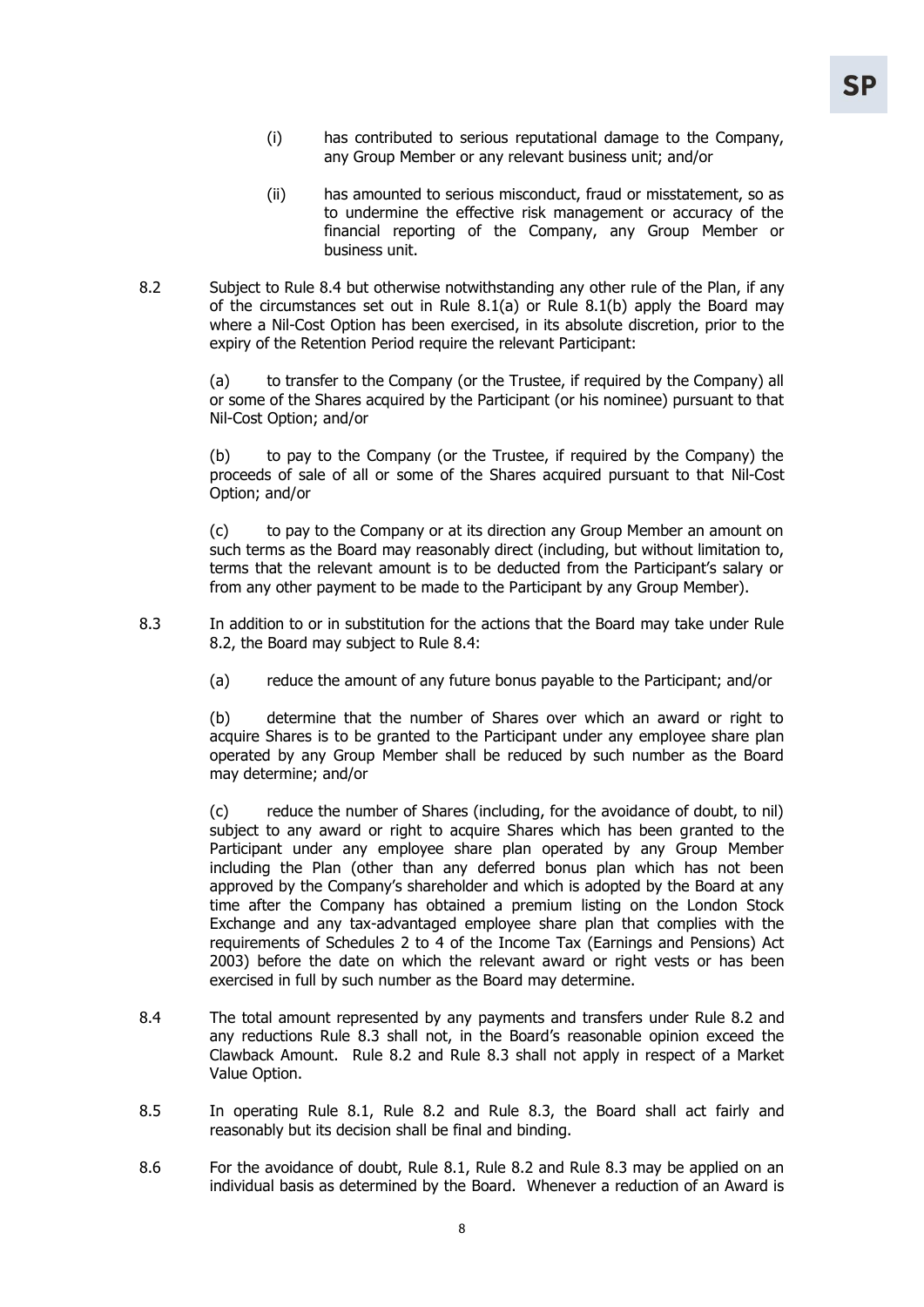made under this Rule, the relevant Award shall be treated to that extent as having lapsed.

8.7 If the Board exercises its discretion in accordance with this Rule 8 (Reduction for malus and clawback), it will confirm this in writing to each affected Participant and, if necessary, the Trustee.

# 9 **VESTING AND EXERCISE**

- 9.1 Subject to Rule 12 (Cessation of employment) and Rule 13 (Corporate events) a Market Value Option (or relevant part thereof) will Vest on the Normal Vesting Date and a Market Value Option may then be exercised until the tenth anniversary of the Grant Date, after which time, it will lapse.
- 9.2 As soon as reasonably practicable after the end of the performance period relating to a Nil-Cost Option, the Board shall determine the extent to which the Performance Target and any other condition imposed under Rule 3.1 has been met.
- 9.3 Subject to Rule 12 (Cessation of employment) 12 and Rule 13 (Corporate events), Nil-Cost Options shall Vest on the later of:
	- (a) the Normal Vesting Date; and
	- (b) the Board determining that the Performance Target or other condition imposed under Rule 3.1 has been met in accordance with Rule 9.2, but in either case, only to the extent that the Performance Target and any other conditions imposed under Rule 3 (Performance Target) has been met,

and a Nil-Cost Option may then be exercised until the tenth anniversary of the Grant Date, after which time, it will lapse

- 9.4 An Award which is capable of exercise may be exercised in whole or in part and on more than one occasion. Such exercise shall be effected in such form and manner as the Board may determine. Unless the Board acting fairly and reasonably determines otherwise, any notice of exercise shall only take effect when received together with payment of the Exercise Price.
- 9.5 Subject to Rule 10 (Taxation and regulatory issues) and Rule 11 (Cash equivalent), where an Award has been exercised, the number of Shares in respect of which the Award has been exercised together with any additional Shares or cash to which a Participant becomes entitled under Rule 7 (Dividend equivalents) will be issued or transferred (in respect of Shares) or paid (in respect of cash) (as applicable) to the Participant within 30 days thereafter. Upon transfer of the Shares and any additional Shares as aforesaid, ownership and all benefit attaching to the Shares, including the right to dividends, and to exercise all voting rights in respect of the Shares, shall vest in the Participant.
- 9.6 Awards will lapse on the earliest of the dates set out in Rule 9.1, Rule 9.3, Rule 12 (Cessation of employment) and Rule 13 (Corporate events). All Shares allocated to a Participant for purposes of an Award will revert back to the Plan to the extent that the Award has lapsed.

### 10 **TAXATION AND REGULATORY ISSUES**

10.1 A Participant will be responsible for and indemnifies the Employer against any Tax Liability relating to his Award. Any Group Member and/or the Trustee may withhold an amount equal to such Tax Liability from any amounts due (including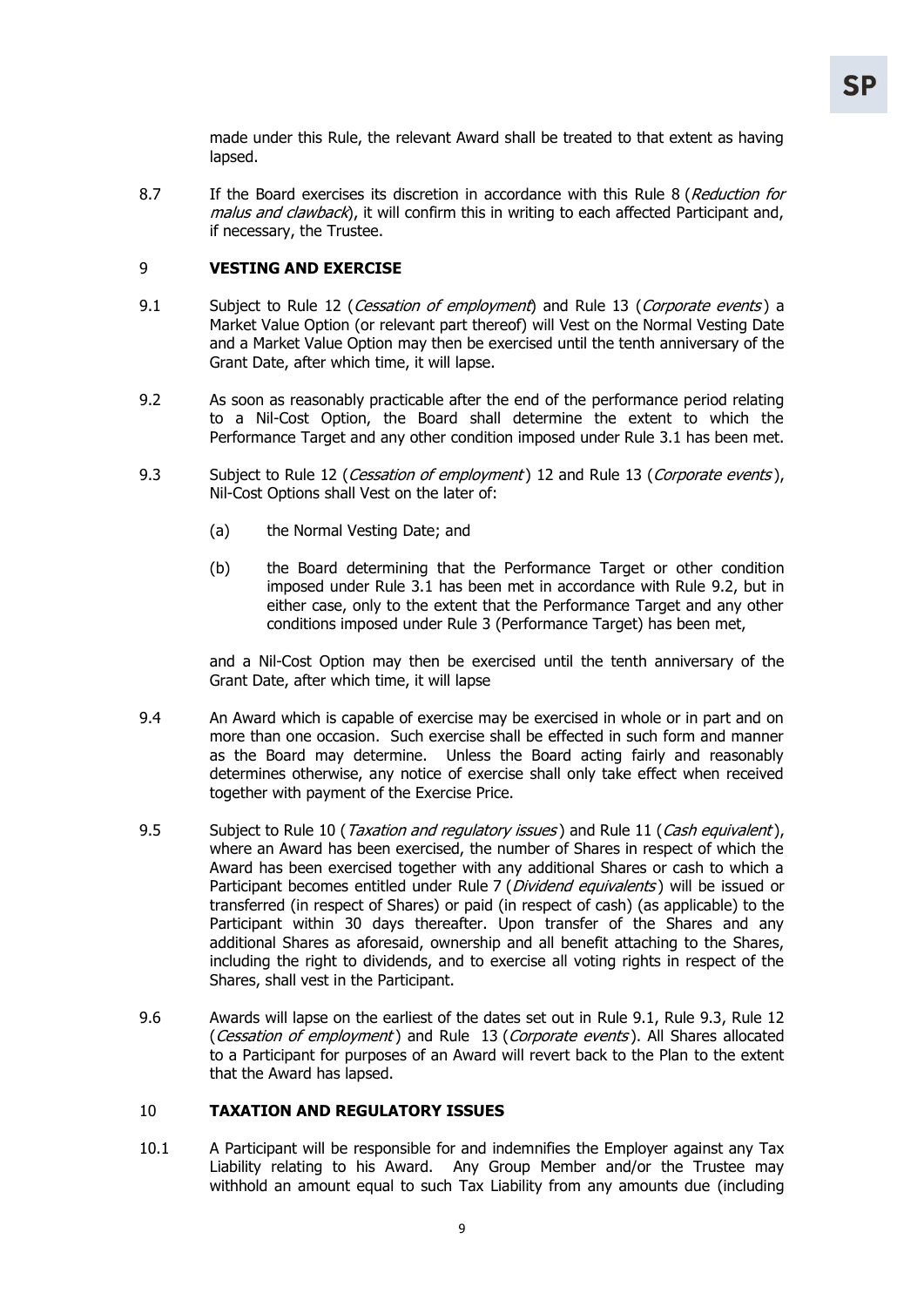wages or salary) to the Participant (to the extent such withholding is lawful) and/or make any other arrangements as it considers appropriate to ensure recovery of such Tax Liability including, without limitation, the sale of sufficient Shares acquired subject to the Award to realise an amount equal to the Tax Liability.

10.2 The exercise of an Award and the issue or transfer of Shares under the Plan will be subject to obtaining any approval or consent required by any relevant stock exchange (or other relevant authority), any Dealing Restrictions, or any other applicable laws or regulations.

## 11 **CASH EQUIVALENT**

- 11.1 Subject to Rule 11.2, at any time prior to the date on which an Award has been exercised, the Board may determine that in substitution for his right to acquire some or all of the Shares to which his Award relates, the Participant will instead receive a cash sum. The cash sum will be equal to the market value (as determined by the Board) of that number of the Shares which would otherwise have been issued or transferred and for these purposes:
	- (a) market value will be determined on the date of exercise; and
	- (b) the cash sum will be paid to the Participant as soon as practicable after the the exercise of the Award, net of any deductions (including but not limited to any Tax Liability or similar liabilities) as may be required by law.
- 11.2 The Board may determine that this Rule 11 (Cash equivalent) will not apply to an Award, or any part of it.

### 12 **CESSATION OF EMPLOYMENT**

- 12.1 Subject to Rule 12.2, Rule 12.3 and Rule 12.4, if a Participant ceases to hold office or employment with a Group Member his Awards which have not Vested will lapse at that time.
- 12.2 If a Participant ceases to hold office or employment with a Group Member, the Board may in its absolute discretion determine that a Nil-Cost Option which has not Vested shall not lapse (either in whole or part) but may be exercised subject to the satisfaction of such conditions and during such period as the Board may in its absolute discretion determine.
- 12.3 If a Participant dies a Market Value Option which has not Vested as at the date of his death will Vest in full and may be exercised for a period of twelve months from the date of Vesting, after which it will lapse.
- 12.4 If a Participant ceases to hold office or employment with a Group Member as a result of:
	- (a) ill-health, injury or disability evidenced to the satisfaction of the Board;
	- (b) the Participant's employing company ceasing to be a Group Member or the transfer of an undertaking or part of an undertaking (in which the Participant is employed) to a person who is not a Group Member;
	- (c) redundancy (as determined by the Board); or
	- (d) any other reason at the Board's absolute discretion, except where a Participant is dismissed for gross misconduct,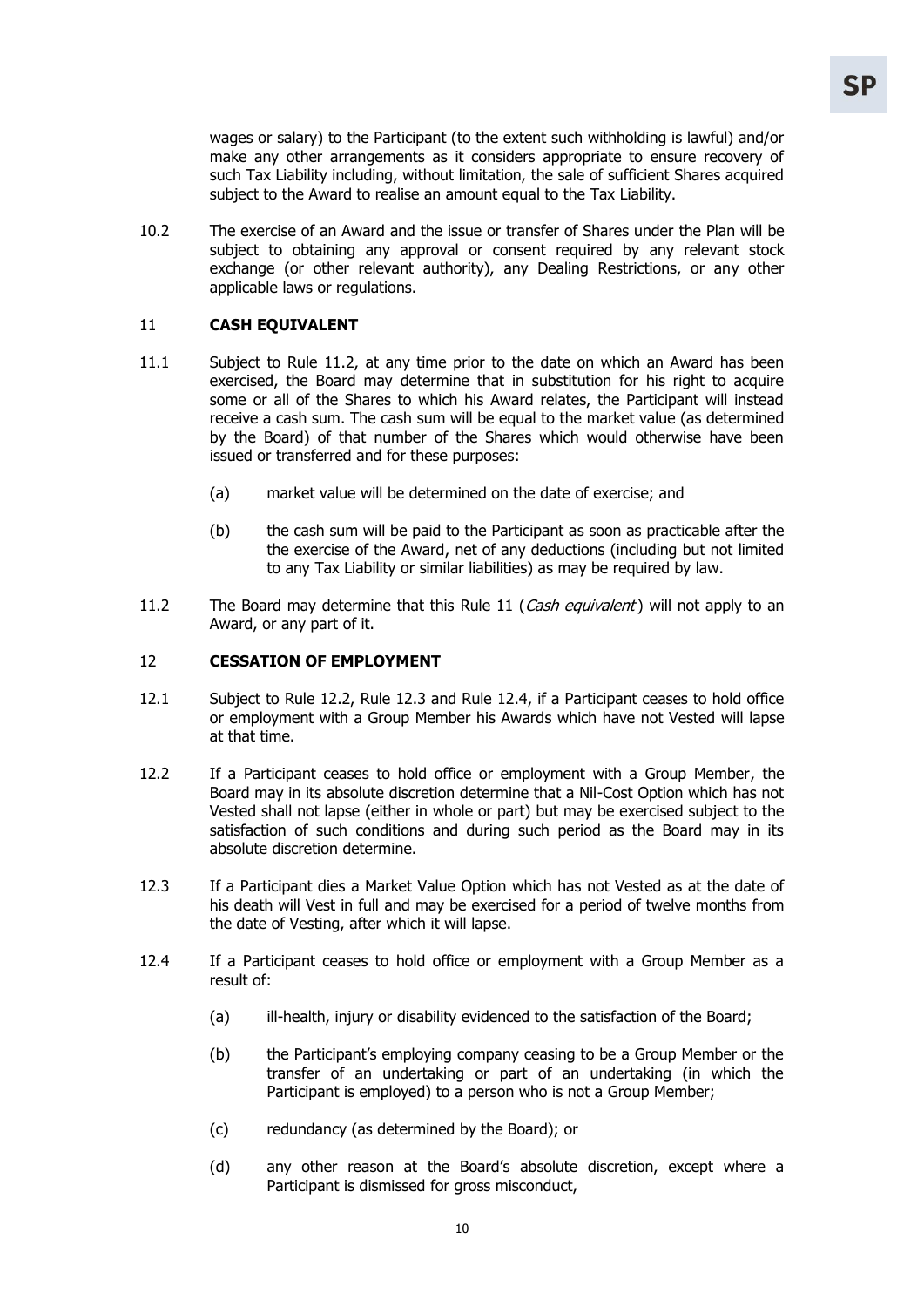a Market Value Option which has not yet Vested as at the date of cessation will Vest in full thereupon and may be exercised for a period of twelve months from the date of Vesting, after which time it will lapse.

- 12.5 If a Participant ceases to hold office or employment with a Group Member otherwise than due to gross misconduct, an Award which has Vested prior to the date of cessation may be exercised during the period of twelve months from the date of cessation, after which time it will lapse.
- 12.6 If a Participant ceases to hold office or employment with a Group Member due to gross misconduct his Awards (whether or not Vested) will lapse at that time.
- 12.7 For the purposes of the Plan, no person will be treated as ceasing to hold office or employment with a Group Member until that person no longer holds:
	- (a) an office or employment with any Group Member; or
	- (b) a right to return to work.

## 13 **CORPORATE EVENTS**

- 13.1 Where any of the events described in Rule 13.2 occur, then subject to Rule 13.6, Rule 13.7 and Rule 13.8 all Awards which have not yet Vested will Vest in full at the time of such event (unless they Vest earlier in accordance with Rule 13.3). Awards will be exercisable for one month from the date of the relevant event, after which they will lapse.
- 13.2 The events referred to in Rule 13.1 are:
	- (a) General offer

If any person (either alone or together with any person acting in concert with him):

- (i) obtains Control of the Company as a result of making a general offer to acquire Shares; or
- (ii) already having Control of the Company, makes an offer to acquire all of the Shares other than those which are already owned by him,

and such offer becomes wholly unconditional.

(b) Scheme of arrangement

A compromise or arrangement in accordance with section 899 of the Companies Act 2006 (or any broadly equivalent overseas legislation) for the purposes of a change of Control of the Company which is sanctioned by a court.

(c) Acquisition of 50%

Any person acquiring 50% or more of the issued Shares.

13.3 If the Board determines that there would be a loss of a tax deduction if Awards were to Vest on or after an event described in Rule 13.2, then the Board may resolve that Awards will (subject to Rule 13.6) Vest on an earlier date.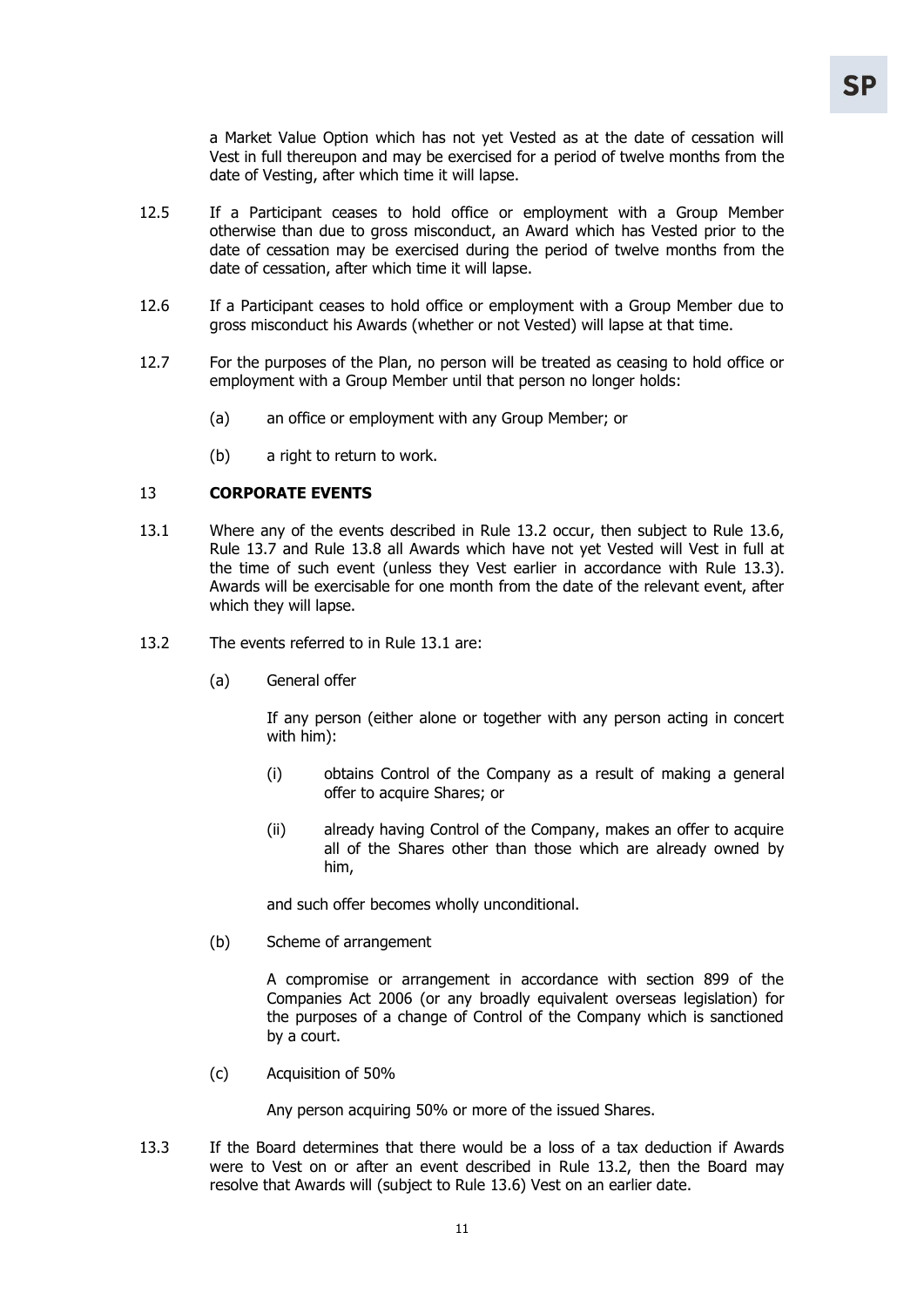- 13.4 On the passing of a resolution for the voluntary winding-up or the making of an order for the compulsory winding up of the Company, the Board will determine whether and to what extent Awards which have not yet Vested will Vest (and lapse as to the remainder). The Board will then also determine the period during which any Vested Award may be exercised, after which time it will lapse.
- 13.5 If the Company is or may be affected by a demerger, delisting, special dividend or other event which in the opinion of the Board, may affect the current or future value of Shares, the Board will determine whether Awards which have not yet Vested will Vest (and lapse as to the remainder). The Board will then also determine the period during which any Vested Award may be exercised, after which time it will lapse.
- 13.6 Where any of the corporate events described in this Rule 13 (Corporate events) occur before a Nil-Cost Option has Vested in accordance with Rule 9.3 or Rule 12 (Cessation of employment), the Board shall determine the proportion of the Nil-Cost Option that Vests under the relevant Rule, taking into account the extent to which the Performance Target or any condition imposed under Rule 3.1 has been satisfied at the date of the relevant corporate event (as determined by the Board). The basis for determining the extent to which the Performance Target or any condition imposed under Rule 3.1 has been satisfied will (unless provided to the contrary by the Performance Target or any condition imposed under Rule 3.1) will be determined by the Board on such fair and reasonable basis as it decides. In addition, the number of Shares which Vest will be reduced pro rata to reflect the period from the Relevant Year End until the date of the relevant corporate event as a proportion of three years unless the Board, in its absolute discretion, determines that a higher amount will Vest.
- 13.7 An Award will not Vest under Rule 13.1 but will be exchanged on the terms set out in Rule 13.8 to the extent that:
	- (a) an offer to exchange the Award (the "Existing Award") is made and accepted by a Participant;
	- (b) there is an Internal Reorganisation; or
	- (c) the Board decides (before the event) that an Existing Award will be exchanged automatically.
- 13.8 If this Rule 13.8 applies, the Existing Award will not Vest but will be exchanged in consideration of the grant of a new award which, in the opinion of the Board, is equivalent to the Existing Award, but relates to shares in a different company (whether the acquiring company or a different company).
- 13.9 Any reference to the Board in this Rule 13 (Corporate events) means the members of the Board immediately prior to the relevant event.

#### 14 **RETENTION PERIOD**

- 14.1 This Rule 14 (*Retention period*) only applies to Shares issued or transferred on exercise of a Nil-Cost Option prior to the expiry of the Retention Period.
- 14.2 Instead of arranging for the issue or transfer of the Retention Shares to the Participant on exercise of a Nil-Cost Option, the Board may arrange for the Retention Shares to be issued or transferred to a trustee or nominee (the "Nominee"), as designated by the Board, to be held for the benefit of the Participant.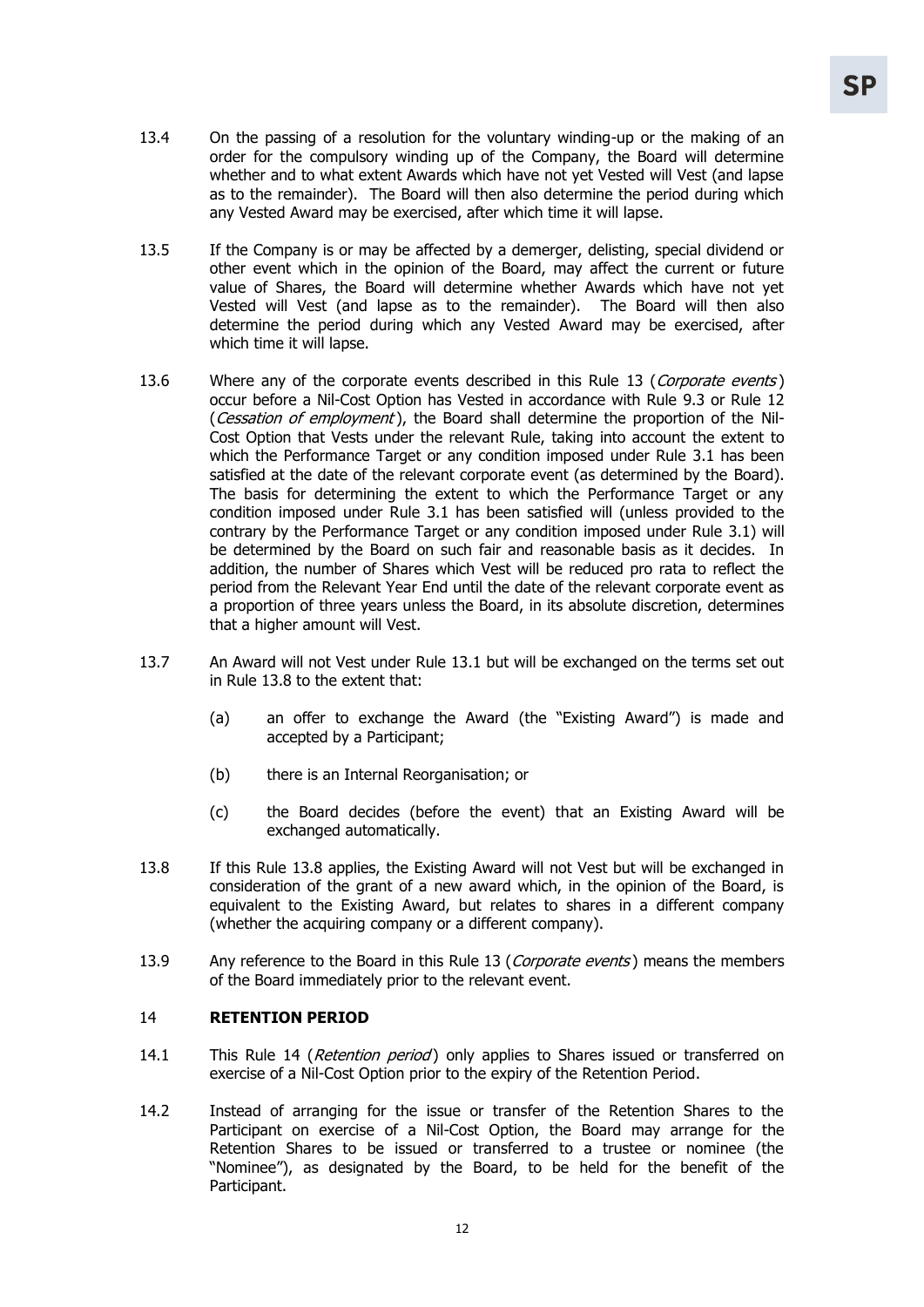- 14.3 Subject to Rule 14.4 the Participant may not transfer, assign or otherwise dispose of any of the Retention Shares or any interest in them or agree to do so (or, if the Retention Shares are held by the Nominee, instruct the Nominee to do so) during the Retention Period except in the case of the sale of sufficient entitlements nilpaid in relation to a Share to take up the balance of the entitlements under a rights issue.
- 14.4 The Participant may sell sufficient Retention Shares to satisfy any liability to tax or social security contributions arising in relation to exercise of his Nil-Cost Option.
- 14.5 Unless the Board decides otherwise, the restrictions in this Rule 14 (Retention period) will apply to any cash or assets (other than ordinary dividends) received in respect of the Retention Shares. During the Retention Period, the Participant will be entitled to receive dividends in respect of the Retention Shares and the Participant will be entitled to vote and have all other rights of a shareholder in respect of the Retention Shares.
- 14.6 The Retention Period will continue to apply notwithstanding that the Participant has ceased to be in employment with a Group Member save where this occurs due to death in which case the Retention Period shall immediately be deemed to have ended.
- 14.7 The Participant will provide such evidence as the Board may reasonably require to ensure that the Participant has complied with this Rule 14 (Retention period).
- 14.8 Subject to the provisions of this Rule 14 (Retention period), the Retention Period will end on the earliest of the following:
	- (a) the expiry of the Retention Period;

(a) the relevant date on which an Award would have Vested under Rule 13 (*Corporate events*); and

(b) any other circumstances at the absolute discretion of the Board.

#### 15 **ADJUSTMENTS**

- 15.1 The number of Shares subject to an Award and the Exercise Price may be adjusted by the Board in such manner as the as the Auditors, acting as experts and not as arbitrators, certify as being fair and reasonable in the circumstances if the Company:
	- (a) is put into liquidation for the purpose of reorganisation; or
	- (b) is a party to a scheme of arrangement affecting the structure of its share capital; or
	- (c) makes a distribution, whether by way of the declaration of a distribution or by way of a disposal at less than fair value, of a capital asset of the company; or
	- (d) reduces its share capital or undertakes a rights issue; or
	- (e) splits or consolidates its shares; or
	- (f) is a party to a reorganisation.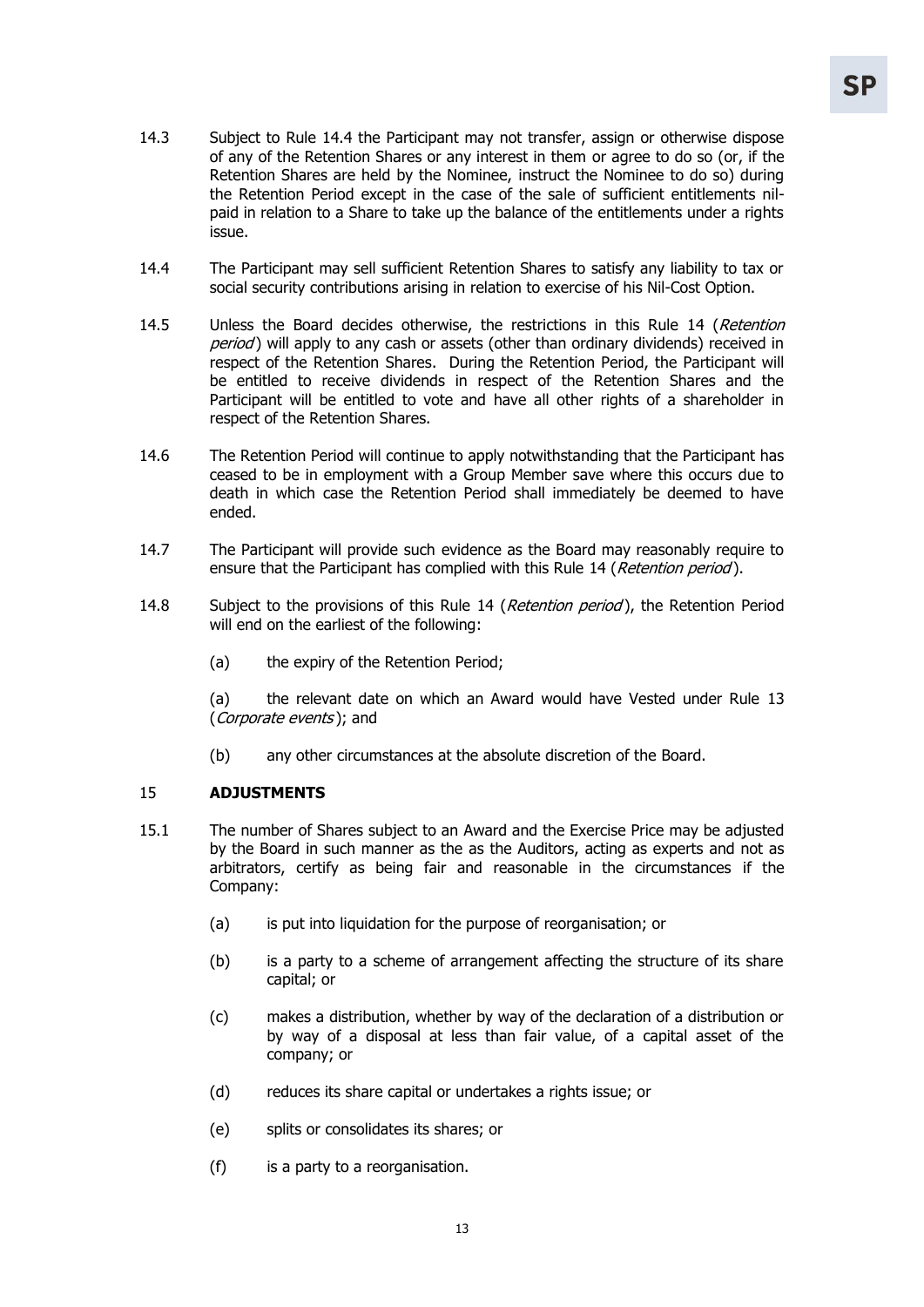- 15.2 The adjustment in Rule 15.1(d) and Rule 15.1(e) should give the Participant entitlement to the same proportion of the equity to which the Participant was entitled prior to the event contemplated by Rule 15.1(d) and Rule 15.1(e).
- 15.3 Upon finalisation of the adjustment in terms of Rule 15.1, the Auditors shall confirm to the JSE, in writing, that such adjustment was made in accordance with the terms of the Plan.

#### 16 **AMENDMENTS**

- 16.1 Provided that all amendments are, where necessary, approved by the primary stock exchange(s) on which the Shares are listed or traded, these Rules may be amended from time to time by the Board, but
	- (a) no amendment to the material disadvantage of existing rights of Participants will be made under Rule 16.1 unless:
		- (i) every Participant who may be affected by such amendment has been invited to indicate whether or not he approves the amendment; and
		- (ii) the amendment is approved by a majority of those Participants who have so indicated;
	- (b) no amendment in respect of the following matters shall operate unless such amendment has been approved by shareholders passing an ordinary resolution (requiring a 75% (seventy five percent) majority of the votes cast in favour of such resolution by all shareholders present or represented by proxy at the general meeting to approve such resolution):
		- (i) the basis upon which Awards are made;
		- (ii) the persons who may become Participants under the Plan;
		- (iii) the voting, distribution, transfer and other rights (including those arising on the liquidation of the Company) attaching to Shares under the Plan;
		- (iv) the total number of the securities which may be utilised for purposes of the Plan;
		- (v) a fixed maximum entitlement for any one Participant;
		- (vi) the basis for determining the price payable by the Participant for the Shares under and Award which must be a fixed mechanism for all Participants under the Plan;
		- (vii) the treatment of Awards (vested and unvested) in instances of mergers, takeovers or corporate actions
		- (viii) the procedure to be adopted on termination of employment, retirement or death of a Participant.
- 16.2 Notwithstanding the provisions of Rule 16.1, but subject to the listing rules of the primary stock exchange/s on which the Company's securities are listed, if it should become necessary or desirable by reason of the enactment of any new Act or regulation at any time after the signing of these Rules, to amend the provisions of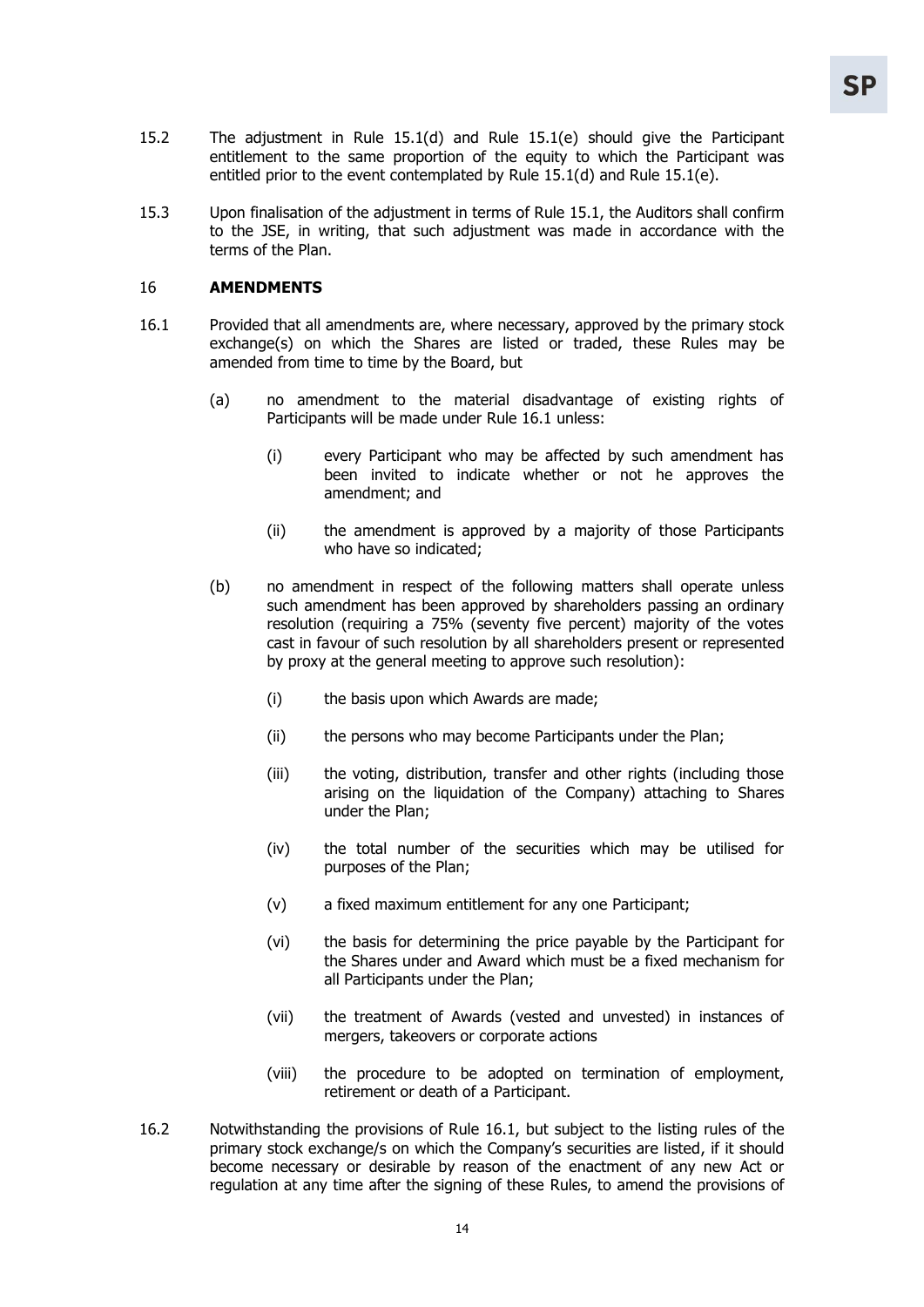these Rules so as to preserve the substance of the provisions contained in these Rules but to amend the form so as to achieve the objectives embodied in these Rules in the best manner having regard to such new legislation and without prejudice to the Participants concerned, then the Board may amend these Rules accordingly.

## 17 **LEGAL ENTITLEMENT**

- 17.1 This Rule 17 (Legal entitlement) applies during a Participant's employment with any Group Member and after the termination of such employment, whether or not the termination is lawful.
- 17.2 Nothing in the Plan or its operation forms part of the terms of employment of a Participant and the rights and obligations arising from a Participant's employment with any Group Member are separate from, and are not affected by, his participation in the Plan. Participation in the Plan does not create any right to continued employment for any Participant.
- 17.3 The grant of any Award to a Participant does not create any right for that Participant to be granted any further Awards or to be granted Awards on any particular terms, including the number of Shares to which Awards relate.
- 17.4 By participating in the Plan, a Participant waives all rights to compensation for any loss in relation to the Plan, including:
	- (a) any loss or reduction of any rights or expectations under the Plan in any circumstances or for any reason (including lawful or unlawful termination of the Participant's employment);
	- (b) any exercise of a discretion or a decision taken in relation to an Award or to the Plan, or any failure to exercise a discretion or take a decision;
	- (c) the operation, suspension, termination or amendment of the Plan.

## 18 **DISCLOSURE BY THE COMPANY IN ITS ANNUAL FINANCIAL STATEMENTS**

The company shall disclose in its annual financial statements such disclosures as may be required in terms of the Listings Requirements of the JSE and such other securities exchange on which the company's shares are listed from time to time.

## 19 **VOTING OF SHARES WHICH ARE SUBJECT TO THE PLAN**

Until Shares which are subject to Awards have been transferred to a Participant in terms of Rule 9.5, such Shares will not have their votes taken into account at annual general meetings or general meetings of the Company for purposes of resolutions proposed in terms of the Listings Requirements of the JSE, nor for purposes of determining categorisations in terms of section 9 of the Listings Requirements of the JSE.

#### 20 **GENERAL**

20.1 The Plan will terminate upon the date stated in Rule 2.5, or at any earlier time by the passing of a resolution by the Board or an ordinary resolution of the Company in general meeting. Termination of the Plan will be without prejudice to the existing rights of Participants.